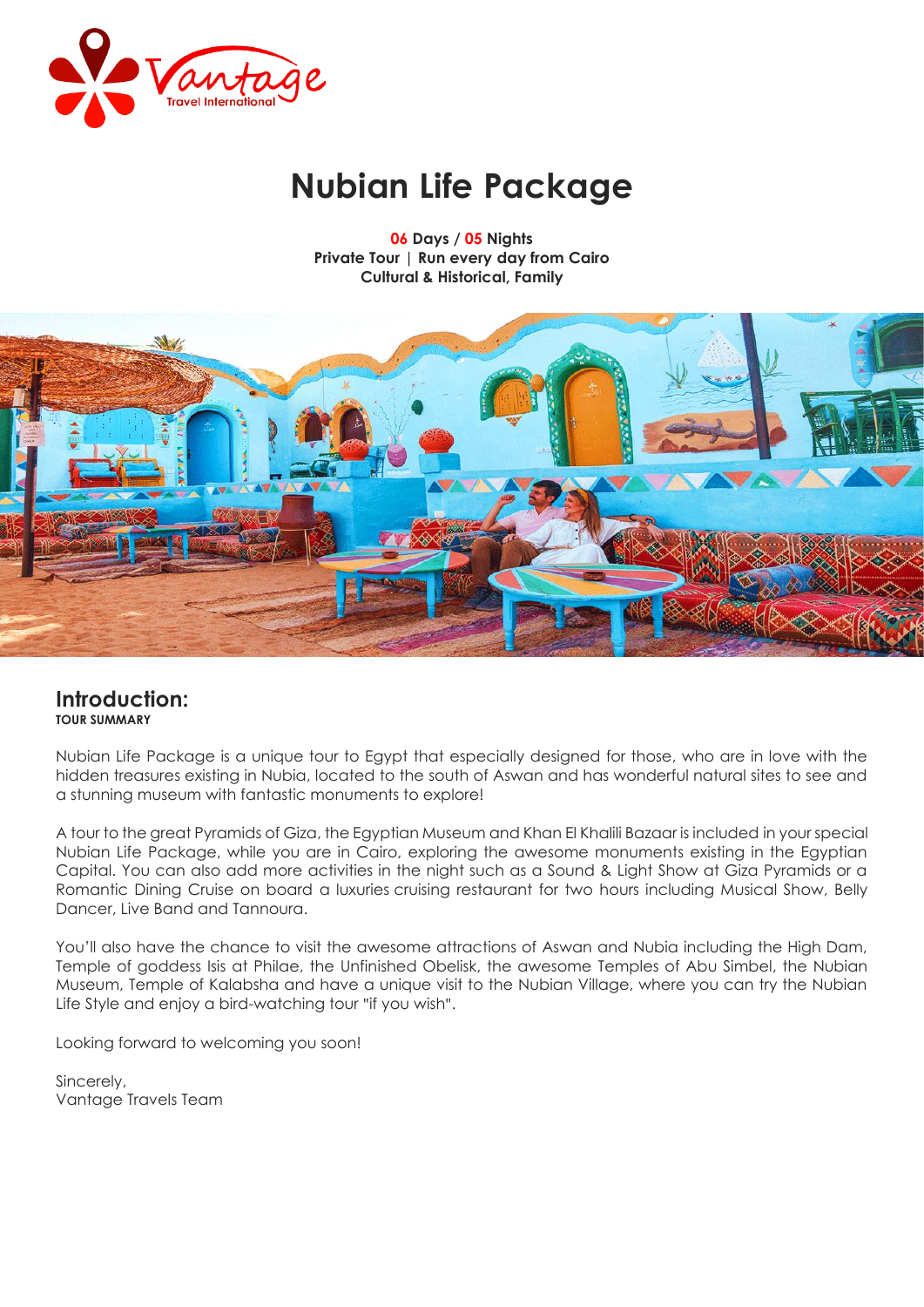

#### **Detailed Itinerary: DAY BY DAY PROGRAM**

# **Day 01: Arrival to Egypt**

Upon arrival to Cairo International Airport, you will be met by our English-speaking representative, who will help you in all formalities at the airport like passing the passport control & collecting your luggage from the luggage belt at the arrival terminal. Then, you will be transferred to the hotel in Cairo by private Airconditioned vehicle. We will check in the hotel within few minutes! The rest of the day is FREE at leisure on your own in Cairo, where you can explore the beaten tracks of the city or we can offer you various "Optional" tours such as a Romantic Dining Cruise with Tannoura, Belly Dance Show & Live Band. The duration of the tour is about 04 hours, including round-trip transfer by private Air-conditioned vehicle. [No Meals]



#### **What is included?**

- $\boxtimes$  Meet and assist by our English-speaking representative.
- $\boxtimes$  Transportation by Air-conditioned vehicles with qualified driver.
- $\boxtimes$  One bottle of mineral water per person.

# **Day 02: Full Day Tour in Cairo**

Energizing breakfast at your hotel. After that, you will be met by our expert, Egyptologist tour guide, who will join you in such awe-inspiring tour to visit Pyramids of Giza, constructed around 2500 BC as the necropolis of the kings of the fourth dynasty. We will then proceed to the city center to visit the Egyptian Museum, the largest museum in the world with a huge collection of displays dating back to various periods of the ancient Egyptian history. The last tour will be to the marvelous Khan El Khalili Bazaar, where you will enjoy a lovely walking tour at the well-known market, exploring the local / oriental products! After the tour, we will get back to our hotel in Cairo for rest & refresh. The remainder of the day is FREE at leisure on your own in Cairo, or we can offer you an "Optional" Sound & Light Show at Pyramids. Overnight in Cairo. [Breakfast & Lunch]



## **What's included?**

- Guiding by our Professional, Egyptologist Tour Guide.
- $\boxtimes$  Transportation by Air-conditioned vehicles with qualified driver.
- $\boxtimes$  Entrance fees to the indicated tourist sites.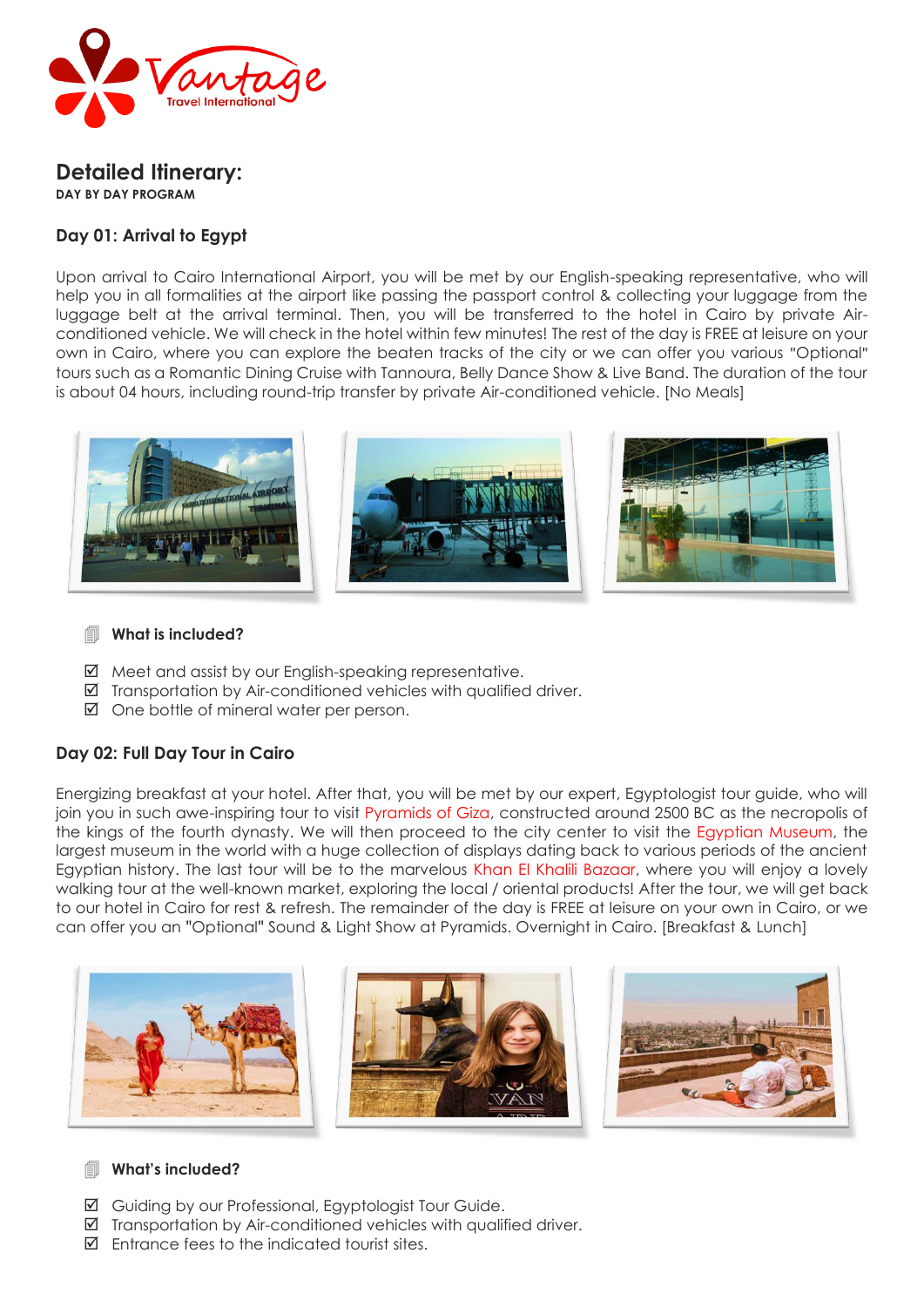

#### **Day 03: Aswan "Classic" Tour**

Early check out from your hotel. Later on, you'll be met by our representative in Cairo, who will transfer you to Cairo Airport, to catch your domestic flight to Aswan. Upon arrival, you'll be met by our local representative in Aswan, who will help & assist you in all formalities, collecting your luggage, etc. After that, we will start our city tour in Aswan by visiting the High Dam, originally constructed to store the water and then generate electricity. Later on, we will ride a motorboat to Agilika Island, where we will visit Temple of Philae, constructed in the 3rd century BC in the Greco Roman period and was dedicated to goddess Isis, mother of Horus. At the end of our city tour in Aswan, we will visit the Unfinished Obelisk, if completed, it would have been the largest piece of stone humans ever dealt with. After the tour, we will transfer you to your hotel in Aswan. Check-in the hotel in few minutes! The remainder of the day is FREE at leisure on your own to explore the amazing city of Aswan by night. Overnight in Aswan. [Breakfast]



#### **What is included?**

- Guiding by our Egyptologist, English-speaking tour guide.
- $\boxtimes$  Transportation by Air-conditioned vehicles with qualified driver.
- $\boxtimes$  Entrance fees to the indicated sites.

## **Day 04: Aswan "Nubian" Tour**

Breakfast at your hotel. Later on, you'll be met by our expert, Egyptologist tour guide in order to complete our tour in the land of gold. Our first visit will be to the Nubian Museum, established in 1997 through an initiative of the UNESCO, the museum hosts some of the most distinctive items that were found in Nubia over a long period of the ancient history of this area. We will then enjoy a wonderful visit to the Temple of Kalabsha, relocated after the construction of the High Dam in the 1960s, the temple was constructed in the year 30 BC as a great example of Roman architecture in Egypt. Finally, you'll visit Nubian Village, where we get to know the Nubian community, their beliefs and traditions, and much more! After the tour, we will get back to our hotel in Aswan for rest and refresh. Overnight in Aswan. [Breakfast]



## **What's included?**

- Guiding by local English-speaking tour guide.
- $\boxtimes$  Transportation by Air-conditioned vehicles with qualified driver.
- $\boxtimes$  Fntrance fees to the indicated sites.